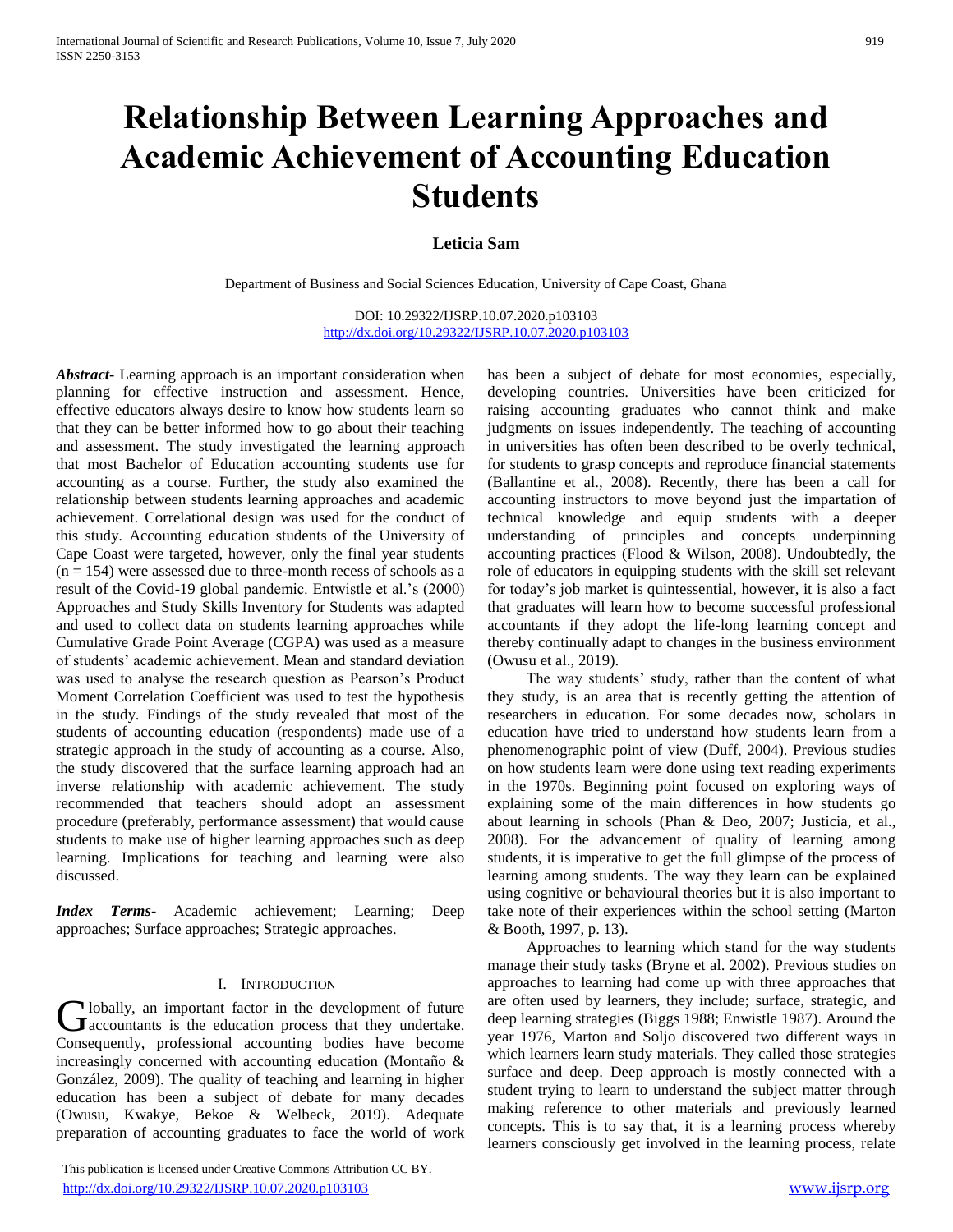previous life encounters and earlier acquired information, express intrinsic interest and try harder to understand what they learn (Enswistle & Ramsden 2003; Lucas 2001). In contrast, the surface approach is about learning without having a clear understanding of the subject. We often refer to such a situation as rote-learning and memorizing the fact, that is a student committing the information to memory just for the purpose of reproducing it without understanding what it is (Enswistle & Ramsden 2003; Lucas 2001). In addition to the two approaches, Ramsden (1979) added a third approach which he called a strategic approach whereby learners go through the course with the sole objective of getting high grades in examination. Essentially, a student using a particular approach when learning is informed by certain specific intentions or motivations to learning.

Numerous studies have been done on students' approaches to learning in the accounting education literature (Byrne & Flood, 2005; Donald & Jackling, 2007; Flood & Wilson, 2008; Jackling & De Lange, 2009), and pointed out Deep, surface and strategic learning as the predominant students' learning approaches (Ballantine et al., 2008; Byrne et al., 2010). Some empirical studies have found out that most accounting students demonstrate surface learning approaches (Andon, Chong & Roebuck, 2010; Donald & Jackling, 2007). Findings of other studies demonstrate the existence of differing learning approaches of accounting students based on context (Hall, Ramsay and Raven, 2004; Byrne and Flood 2005; Byrne et al, 2010; Teixeira et al., 2013). Clearly, studies have shown that the kind of learning approach that accounting students demonstrate to a large extent depends on the country within which that study was conducted (Byrne et al. 2010). Most of the foregoing studies undoubtedly, were conducted in the more advanced jurisdictions. What then is the case of Ghana? What is the predominantly used learning approach of accounting students and our public universities? There exists paucity of literature on the learning approach of accounting students in Ghana which warrant more empirical investigation. The only study done and published in Ghana concerning accounting students learning approaches made use of only students from school of business (Owusu, Kwakye, Bekoe & Welbeck, 2019) ignoring accounting education students. This study therefore sought to contribute to what is known about the phenomenon by focusing on the learning approaches of Bachelor of Education accounting students. Specifically, the study sought to explore the relationship between learning approaches and academic achievement in accounting.

## II. LITERATURE REVIEW

## **Learning approaches among accounting students**

 Previous studies existing in the accounting education literature point out to the fact that most accounting students predominantly make use of surface learning approach (English, Luckett, & Mladenovic, 2004; Flood & Wilson, 2008), they tend to employ strategic learning approach in some instances but rarely employ deep learning approach as they find this method very difficult since the discipline are mathematically based (Byrne & Flood, 2005). In addition, Byrne et al. (2010) in a comparative study examined the learning approaches of accounting and science students in Ireland and discovered that

while accounting students were more strategic learners than science students, the science students adopted a deep learning approach. Barac (2012) also conducted a study using auditing students in South Africa. The study, like others already mentioned, discovered that the students were more strategic in their learning which supported the findings of Flood and Wilson (2008) in Ireland. Studies further clarify that the possibility of accounting students applying various learning approaches at different levels of their studies is undeniable (Hall et al., 2004; Ballantine et al., 2008). For example, earlier in the accounting education literature, Hong Kong, Gow, Kember, and Cooper (1994) revealed that accounting students do adopt a deep learning approach in the early years of their study, but they become more surface learners as they progressed through their course. However, arguing that some low-level competencies in accounting can be effectively learned with a surface learning approach, Hall et al. (2004) support the idea that at some point, an accounting student will be a surface learner. It is also argued that the nature of accounting studies may require some form of memorization and rote learning at all levels from introductory accounting to senior level accounting units (Birkett & Mladenovic, 2009). Volet and Chalmers (1992) indicated that the way students learn can be seen as on a continuum with surface and deep being the extremities. Gibbs (1995) posited most often in real life situations when learners adopt a surface style of learning it nearly always leads to poorer quality learning outcomes. He also opined that evidence exists to point to the fact that learners can commit to memory not just information but also procedures. In accounting terms this would equate to not just rote learning facts, but whole processes which in most cases are permissible for practice sake.

#### **Learning approaches and students' academic achievement**

 Learning strategies is an exceptional idea by Marton and Säljö (1976) in the late 1970s which set the foundation for 'student learning approaches' (SLA) theories (Biggs, Kember, and Leung, 2001). Conceptually, a learning approach has to do with a student's conceptions when he/she is placed in a learning context and the modus operandi of their academic tasks. This is normally known when questionnaires are used to assess it (Watkins, 2001 cited in Rodriguez & Cano, 2007). Several databased studies have been done on the connection between learning strategies and students' learning outcomes. Cano (2007) discovered that learning approach is a crucial factor in explaining students' performance. Cano's (2007) study showed application of deep learning approach brought about good performance among the samples. This probably happened due to the fact that learners who perform well are more likely to be those that make use of deep learning strategy than their counterpart low achievers (Zeegers, 2001). Entwistle, Tait, and McCune, (2000) opined that in the forthcoming periods for college degree, especially when the mode of assessment system in a way rewards the efforts of learners that dig deeper for better understanding of concepts, students are more likely to score higher on the deep approach learning scale which will relate to good performance. In this line, studies have suggested that students who adopt a surface learning approach are inclined to be at a lower performing level (Biggs, 2003; Birenbaum, 2007).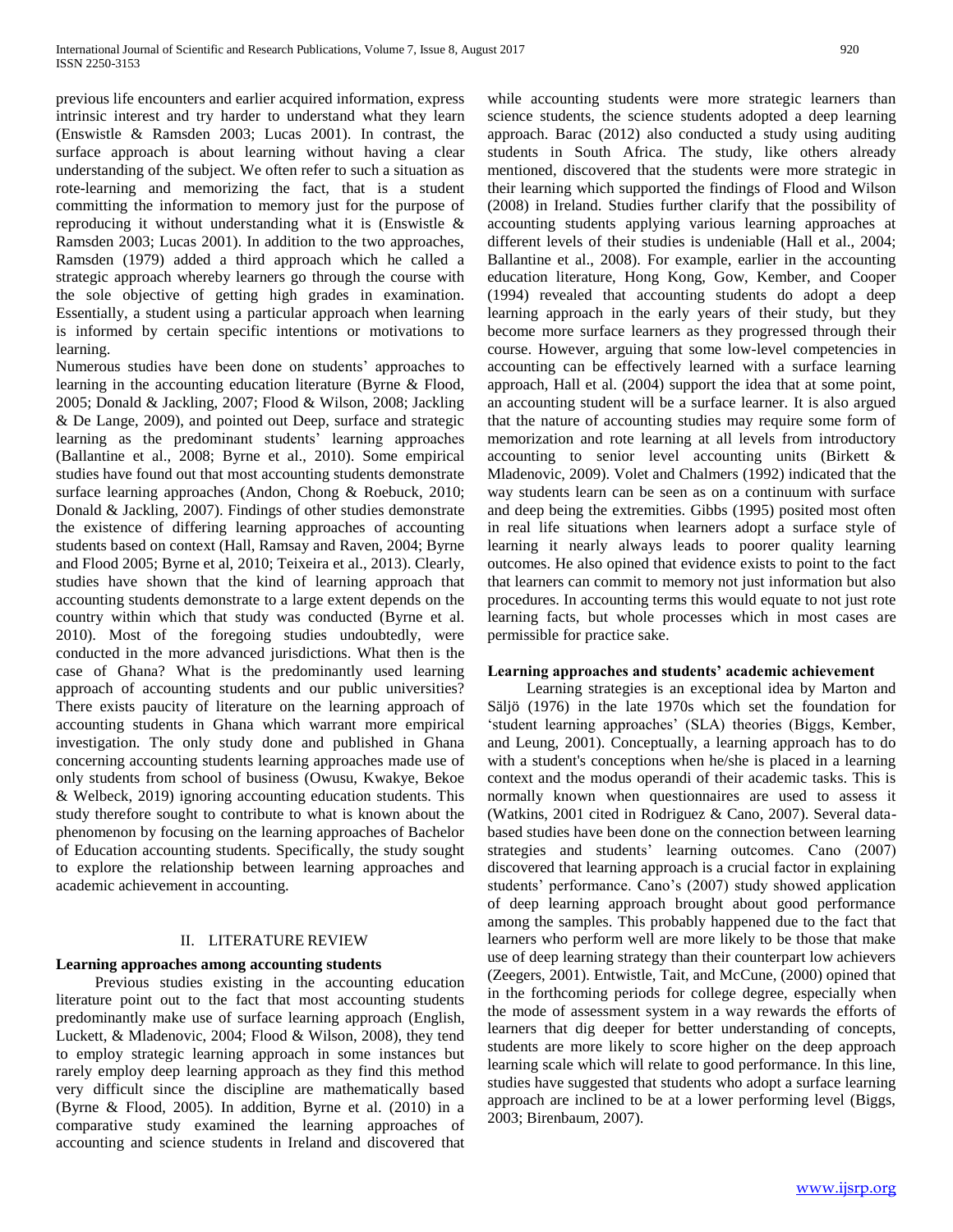Moreover, studies have shown that students who use desirable learning approaches, especially by rating higher on deep approach and strategic approach scales, have high academic achievement (Byrne et al. 2002; Duff, 2004). Other studies also corroborate the conclusions that deep and strategic approaches to learning tend to be related with high academic achievement (Cano 2005; Lietz & Matthews, 2006). Trigwell and Prosser (1991) cited in Kyndt et al., (2011) investigated the correlation between students' learning approaches and the performance of final year nursing students who were 122 in number. Findings showed a positive relationship between deep learning approach and academic performance. Unfortunately, not all study's findings show a connection between deep learning approach and performance (Byrne, Flood, & Willis, 2004; Gijbels et al., 2005). Some studies found that deep approach did not have any relationship with higher grades on students' assessment (Minbashian et al., 2004; Trigwell & Prosser, 1991). Undeniably, most of the studies above are those that emanate from developed jurisdictions. The case of Ghana is worse since most studies conducted in accounting education over the years have not paid attention to the learning approaches of accounting students in Ghana. This study therefore contributes to the literature by investigating learning approaches of Bachelor of Education accounting students in Ghana.

## III. RESEARCH QUESTION

The following research question guided the study.

1. What is the predominantly used learning approach of accounting education students in Ghana?

#### IV. RESEARCH HYPOTHESIS

The following hypotheses were posed to guide the study:

 $H<sub>0</sub>$ : There is no statistically significant relationship between accounting students' learning approach and their academic achievement.

 $H<sub>1</sub>$ : There is a statistically significant relationship between accounting students' learning approach and their academic achievement.

## V. RESEARCH METHODS

 Correlational design was the choice design for the study. The population of the study comprised all Bachelor of Education Accounting students of the University of Cape Coast, however, only the final year students (2019/2020 academic year) were accessible to the researcher. The entire final year students  $(n=154)$  were used for the study (census). One hundred and fiftyfour (154) students were asked to complete the questionnaire. The return rate for the survey was 100%. Students' approach to learning (SAL) accounting education courses were measured using an adapted Entwistle et al.'s (2000) ASSIST research instrument which is also called Approaches and Study Skills Inventory for Students. The instrument consisted of 53 items on three hypothetical sub-scales of a 'defining' approach to learning which is deep approach, surface approach, and strategic approach. The respondents were asked to indicate their degree of agreement with statements scored on a seven-point Likert scale

with 1 being strongly disagreed and 7 strongly agree. Before the administration of the instrument, respondents were assured confidentiality and anonymity after they had signed a consent form. Students' academic achievement were measured using cumulative grade point average (CGPA) of the final semester for the final year students. Information about the CGPA was taken from the university academic record unit. In this case, each dimension's composite score (i.e, deep, strategic and surface) of students' approaches to learning (SAL) (predictor variables), were computed with the overall composite score of students' CGPA (criterion variable) to estimate the relationship. The estimation of the relationship was done using Pearson's Product Moment Correlation Coefficient (PPMCC) and this was how the hypothesis was tested. Data to answer the research question, however, was analysed using mean and standard deviation. Tables were drawn to showcase the summary of the results.

#### VI. RESULTS OF THE STUDY

 Research Question: What is the predominantly used learning approach of accounting education students in Ghana?

 This research question sought to determine the learning approach that B.Ed. (Accounting) students use when studying courses within the discipline. Students' approaches to learning were measured using ASSIST scale. Summary of the results are shown in Table 1.

# **Table 1-** *Learning approaches among Bachelor of Education accounting students*

| Students Learning Approaches Mean Standard deviation      |      |     |
|-----------------------------------------------------------|------|-----|
| Surface approach                                          | 4.46 | .82 |
| Strategic approach                                        | 5.02 | .76 |
| Deep approach                                             | 4.60 | .77 |
| $C_{\text{out}}$ $E_{\text{old}}$ $D_{\text{obs}}$ (2020) |      |     |

Source: Field Data (2020)

 Table 1, shows the types of learning approaches used by Bachelor of Education accounting students in the university that was selected for the study. The items were responded to by the students based on a seven-point Likert-type of scale (1=strongly disagree, 7=strongly agree). Results indicate that majority of the respondents (i.e. students) use Strategic Approach (M = 5.02, SD  $=$  .76), followed by Deep Approach (M = 4.60, SD = .77) and the minority Surface Approach ( $M = 4.46$ , SD = .82). The relevant meaning that can be drawn from the results in Table 1 overall, is that education accounting students sampled made use of the three approaches to learning while on the programme, however, majority of them aligned themselves to the use of strategic approach while some of them (i.e. in a minority) made use of surface learning approach.

Hypothesis:  $H_0$ : There is no statistically significant relationship between accounting students' learning approach and their academic achievement.

 The hypothesis sought to examine the connection between learning approaches of students and their academic performance. CGPA was used to represent students' academic performance (criterion) while students' learning approaches (predictors) were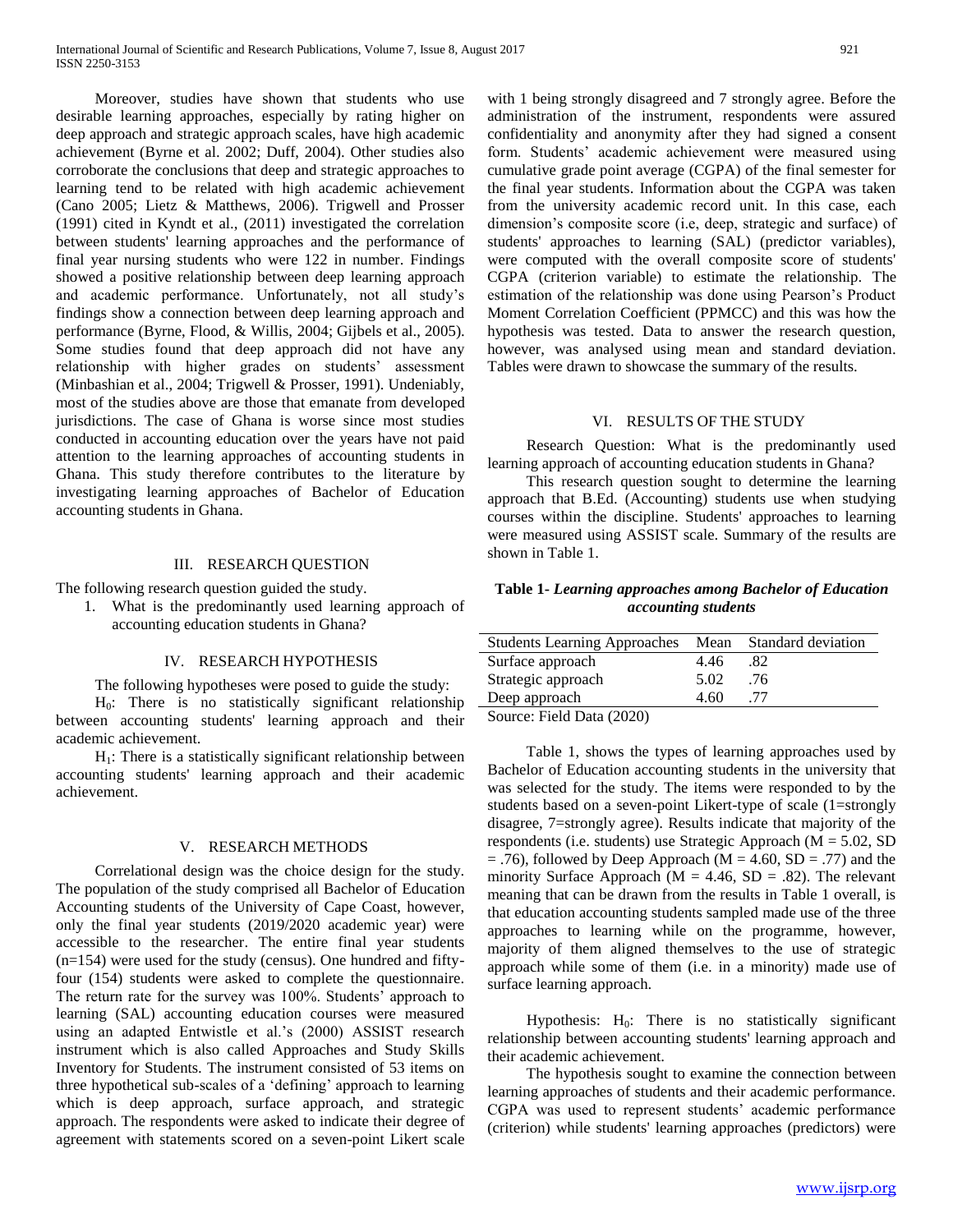measured using ASSIST scale. Summary of the analysis are shown in Table 2.

| ana acaacmic achievement |  |  |  |
|--------------------------|--|--|--|
|                          |  |  |  |
|                          |  |  |  |

| Table 2- Correlation Matrix of student learning approaches |
|------------------------------------------------------------|
| and academic achievement                                   |

Deep Approach  $.58*$  --- -- 1.0 \*Correlation is significant at the 0.05 level (2-tailed).

Surface Approach  $\Big|$  -.23\* 1.0 Strategic Approach  $\left| .39^* \right|$  ---  $\left| 1.0 \right|$ 

 Table 2 provides the summary of results for correlation between learning approaches of students and their academic achievement. By using Pearson correlation to determine the strength of relationship between the two variables (that is, SAL and CGPA), results indicate that there was a positive relationship between Strategic Approach (SA) and achievement ( $r = .39$ ,  $p =$ .001) as well as Deep Approach (DA) and achievement ( $r = .58$ ,  $p = .001$ ). Even though the results for SA and DA in terms of magnitude appear to showcase a somewhat moderate relationship, the case of Surface Approach was worse. This is because, Surface Approach to learning showed a reverse relationship with performance  $(r = -.23, p = .001)$ . It can be inferred from the result that the more students cling to the use of Surface Approach to learning in their studies, the lower their academic achievement would be. Alternatively, the results demonstrate that the use of Strategic Approach and Deep Approach tend to align with higher academic achievement. The results definitely have implications for the academic guidance role of accounting education instructors within our tertiary education set up.

#### VII. DISCUSSION

 The study had an objective to explore the predominantly used learning approach of education accounting students in the selected university. Findings indicated that the majority of the study sample (B.Ed. Accounting students) made use of a strategic approach to learning with the rest aligning themselves to a deep and surface approach. The majority of the accounting education students being strategic in their learning point to the fact that they have their focus on achieving high grades in combination with well-organised studying and attention to assessment requirements. The students only prioritise implementing plans to achieve higher grades without necessarily focusing on deeper understanding of concepts taught. The findings in this study corroborate with Byrne et al. (2010) in a comparative study found out that accounting students were more strategic learners than science students. Further, Barac (2012) study had earlier discovered that students learning auditing (an accounting course) were more strategic in their learning which supported the findings of Flood and Wilson (2008). The fact that accounting education students were strategic in their learning instead of being deep learners was not surprising but rather a reflection of an ancient held view that Ghanaian education system places more emphasis on passing examinations rather than seeking to gain knowledge concepts studied.

 The second objective was on investigating the relationship between students' approaches to learning and their academic achievement. Findings indicated that there was a positive relationship between students' approaches to learning (SAL) such as deep and strategic, however, surface approach had an inverse relationship. This suggests that the more students aligned themselves with surface learning approach in their studies the lower their academic achievement becomes This finding is parallel with previous research which has shown that consequently students who adopt a surface learning approach are incline to have lower achievement level (Biggs, 2003; Prosser and Trigwell, 1999; cited in Birenbaum, 2007).

 Again, this is to say that the use of deep or strategic learning approaches had connections with higher performance, however, not true for surface approach. The findings concur with Cano's (2007) study which discovered that high application of deep learning approach resulted in a better academic performance among the samples. In line with this same idea, studies have shown that students who use desirable learning approaches such as deep approach and strategic approaches have high academic achievement (Byrne et al. 2002; Duff, 2004). Other studies also corroborate the finding that deep and strategic approaches to learning tend to be correlated with high academic achievement (Cano 2005, Watkins 2001, cited in Lietz & Matthews, 2006).

## VIII. CONCLUSIONS

 Based on the findings of the study, it can be concluded that majority of University of Cape Coast accounting education students who were used in this study are more likely to have good grades in most of their courses in the accounting education programme because of their usage of strategic learning approach, however, may not be able to apply conceptual knowledge of those courses to actual situation. Further, it can be concluded that University of Cape Coast assessment, especially, for accounting education programmes rewards deep and strategic learning approaches since those learning approaches (i.e. deep and strategic) have positive connection with higher achievement.

### IX. RECOMMENDATIONS

 Based on the findings, the following recommendations are given for policy and practice.

- 1. Instructors of Bachelor of Education accounting courses should adopt an assessment procedure (preferably, performance assessment) that would cause students to make use of higher learning approaches such as deep learning approach and switch from strategic and the surface learning approaches. By implication students' learning approach may be a function of the mode of assessment they have been subjected to over their study years.
- 2. Course instructors should emphasize a teaching strategy that directs students to self-regulate their learning and brainstorming. These strategies would help students to